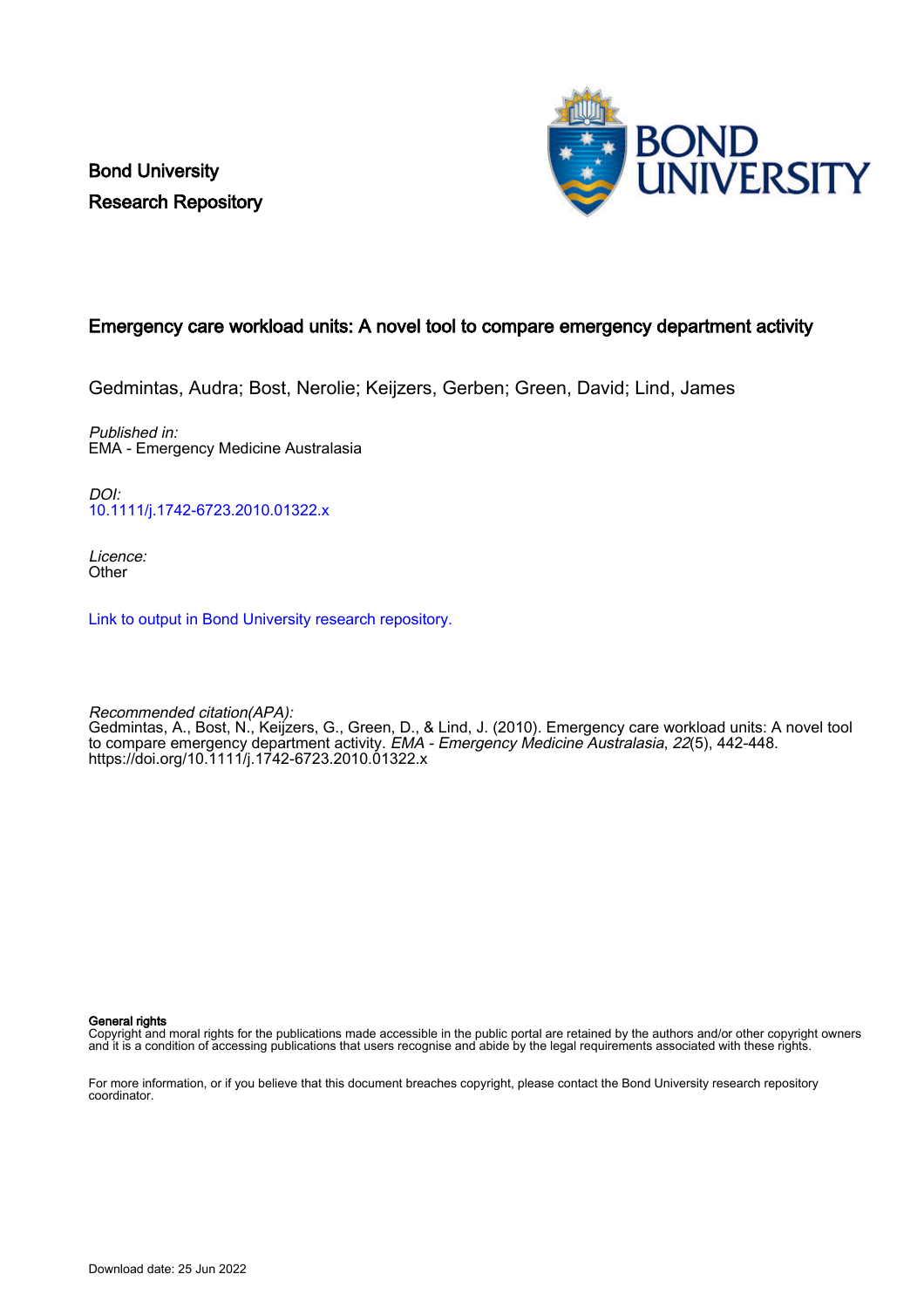Gedmintas, A., Bost, N., Keijzers, G., Green, D. and Lind, J. (2010). Emergency care workload units: A novel tool to compare emergency department activity. *Emergency Medicine Australasia, 22*(5), 442–448.

#### **Introduction**

Emergency Departments (EDs) are chaotic, busy working environments.<sup>1</sup> The number of patients presenting to the ED can be accurately measured by electronic records, however there is a paucity of literature relating to the workload these patients generate. Traditionally within Australia, public health funding bodies have used various methods to determine budget, equipment and staffing requirements within the ED. These include utilizing attendance figures and historical financial data to determine departmental workload. This approach has several limitations. Firstly, attendance figures do not take into account the complexity or acuity of the patient, and secondly, budgeting based on previous expenditure does not take into account any increase in patient population or complexity of presentation. As a result budgets based on this method may lead to an inequality of resource distribution across different hospitals.

We therefore identified the need for a simple, easily implemented tool that is able to compare different EDs' actual workloads. It is envisaged that the proposed tool be used to distribute budget, staffing, equipment and resources across EDs in Australia in a more equitable way than is currently practiced**.**

This is the peer reviewed version of the following article: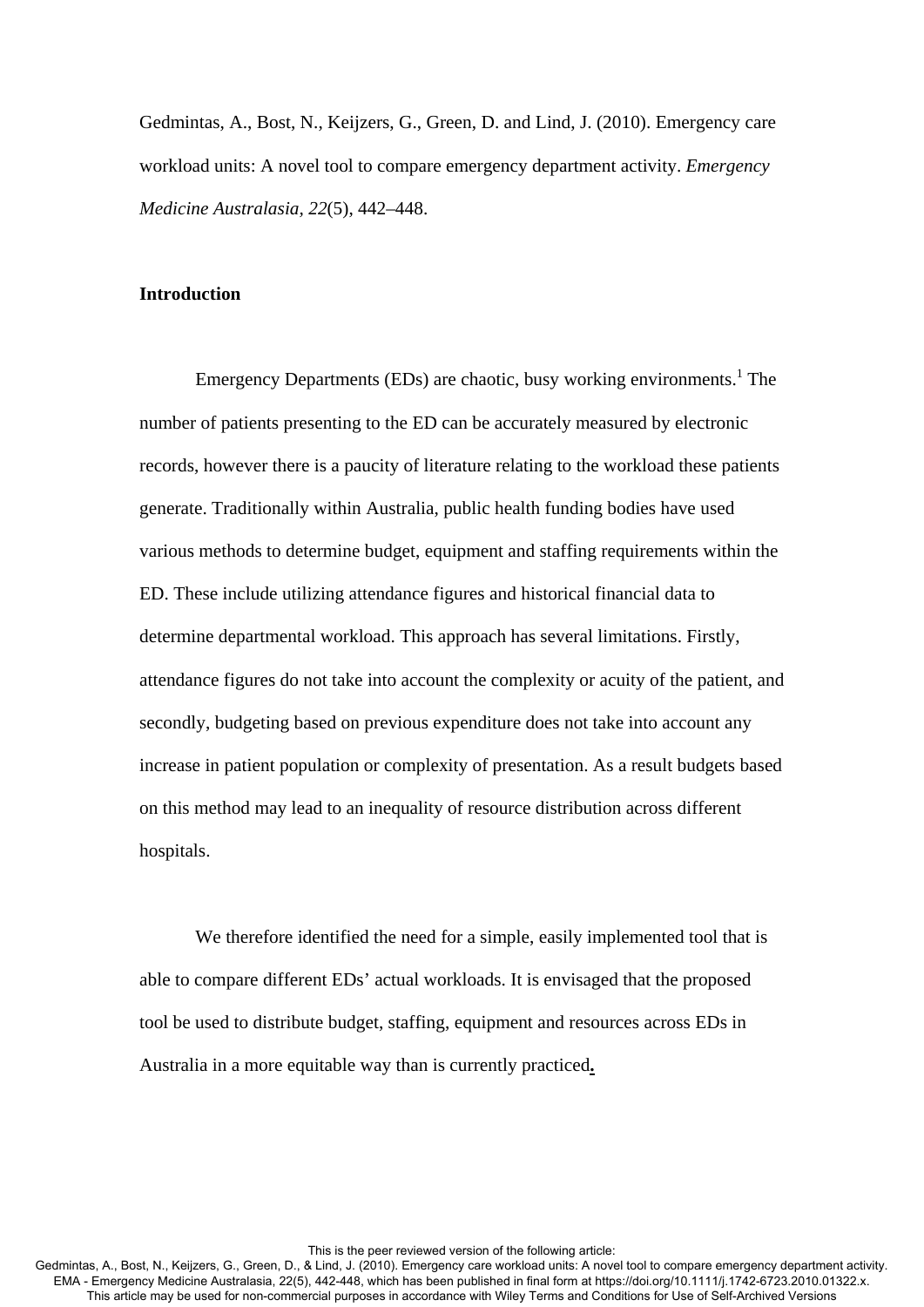#### **Methods**

The proposed tool utilises existing data on patient acuity, disposition, numbers of patients and the individual costing of each presentation to estimate workload of the department. This calculated estimate is transferred to a new proposed unit; the emergency care workload unit (ECWU).

The ECWU tool was developed using the Australasian Triage Scale  $(ATS)$ ,  $^{2}$ disposition data for all presenting patients to hospital EDs and the National Hospital Cost Data Collection (NHCDC) Round 12 (2007-2008).<sup>3</sup> Historical data from the computer software program EDIS (emergency department information system, isoft ED module: version 10) of the 27 largest public hospitals in Queensland were utilised to demonstrate the applicability of the tool. All datasets used are publicly accessible.

 The ATS categorises patients into five groups of time related urgency. It was originally developed in 1993 as the National Triage Scale (NTS) which was a modification of the earlier Ipswich Triage scale.)<sup>4</sup> The Australasian college of Emergency Medicine in its 2006 policy document states that the scale directly relates triage code with a range of outcome measures (inpatient length of stay, ICU admission, mortality rate) and resource consumption (staff time,  $\cosh^2$ ). Patients are grouped into categories of acuity according to their presenting complaint, current physiological condition and past medical history. A definitive time frame that a patient should be assessed and treated by ED staff has been attributed to that triage category. Table 1 summarises the five groups.

This is the peer reviewed version of the following article: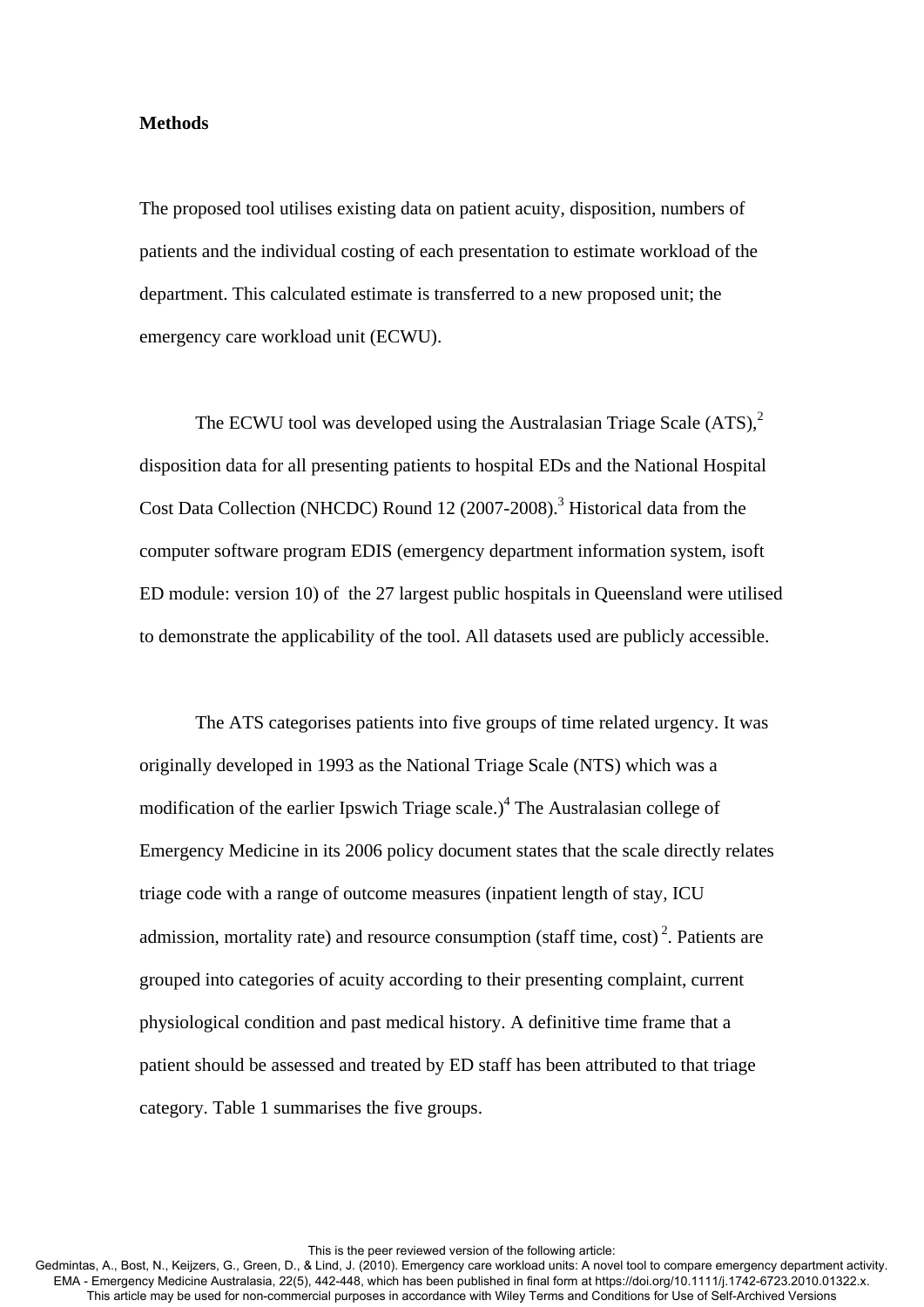| <b>Triage category</b> | Time to be seen |
|------------------------|-----------------|
|                        | immediately     |
|                        | 10 mins         |
|                        | 30 mins         |
|                        | 60 mins         |
|                        | 120 mins        |

**Table 1: Triage categories** 

Within Australia minimal research has been done looking at measurement of workload and resource consumption related to triage scale with the emergency department. Previous studies have examined nursing staff requirements using individual patient characteristics to determine workload per patient and thereby determining workload of ED nursing staff,<sup>5,6</sup> but no Australian studies have been found that identified broader tools to estimate ED budget, staffing and resource requirements.

In Canada however, a few studies have in fact found correlation between triage scale and resource, staffing workload and cost. The CTAS (Canadian emergency triage and acuity scale) is based on the Australasian triage scale but has been altered to suit the Canadian population.<sup>7,8</sup>

Anderson et al in the Canadian Journal of Emergency Medicine noted that while there was marked variation in the distribution of time taken by physicians to see individual patients within each triage category, there was a significant increase In physician work time to see higher acuity patients with each category becoming increasingly more time consuming.9

Another study by Ma et al looked at the cost of resource consumption within each triage category in the paediatric population. Resource consumption was

This is the peer reviewed version of the following article: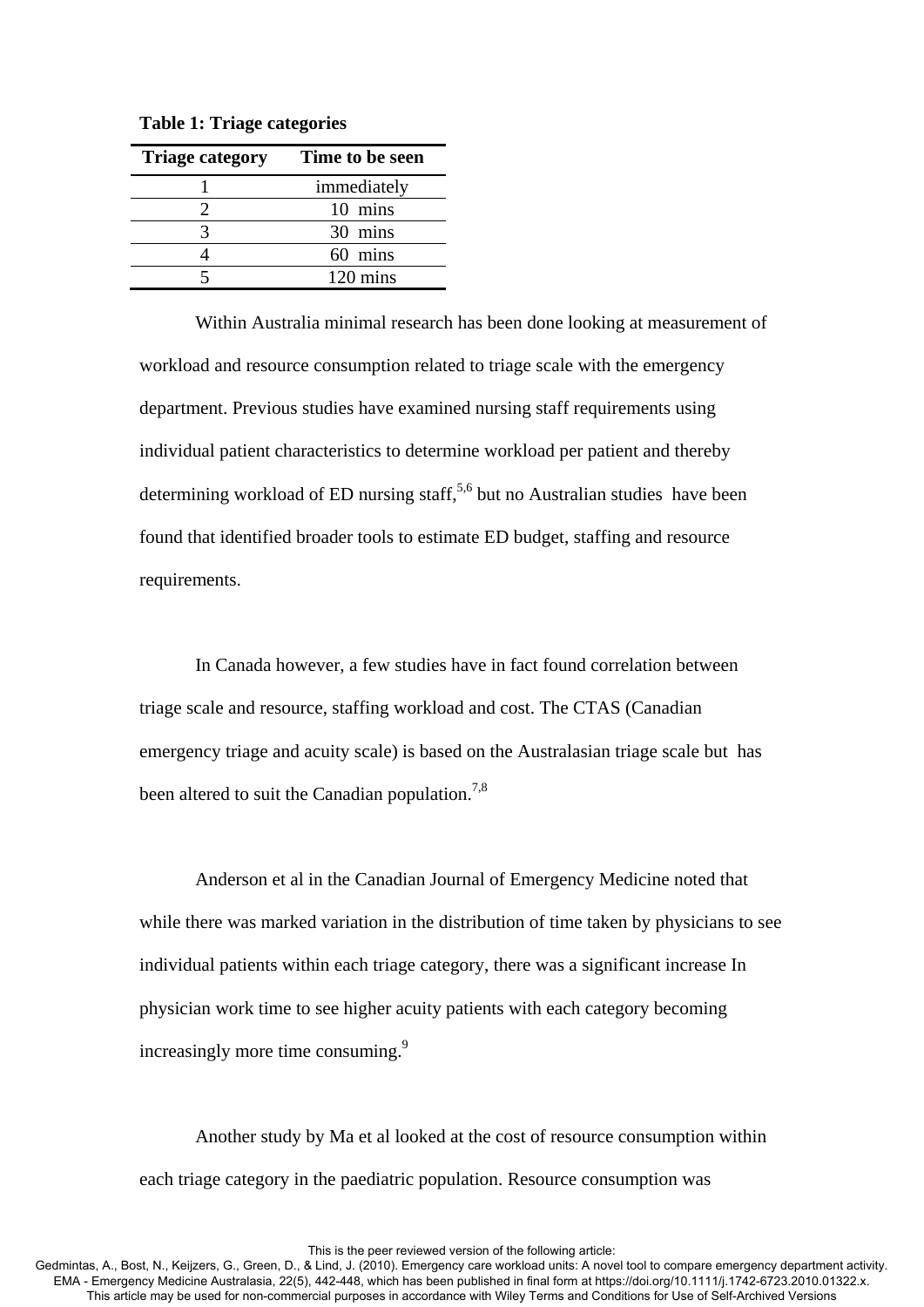measured in terms of use of laboratory, microbiological, and diagnostic imaging. This study did not examine workload of Emergency physicians but did add a fixed cost of nursing time to each patient. They observed that in 16,661 patients the Paediatric Canadian triage and acuity scale (Ped- CTAS) correlated well with resource utilisation for patient management within the  $ED<sub>10</sub>$ .

Furthermore a study conducted in Alberta, Canada looked at the use of a web based triage decision support tool and found excellent predictive validity for resource utilisation and ED costs across close to  $30,000$  patients.  $^{11}$ 

We felt while these studies are based overseas it was fair to correlate their triage system with the Australian system and relate triage category to workload of doctors and cost of presentation. We used these premises to develop this tool..

 Each patient within a triage category will generate an individual workload. A more urgent triage category is given to the more acute or critical patient and will incur a higher amount of resource consumption and greater workload. This is demonstrated in the NHCDC Australian government initiative.<sup>3</sup> Information is gathered from hospitals nationwide, to provide an estimated costing of various hospital presentations according to Diagnosis Related Groupings (DRG). The document attributes a cost to an individual presentation related to their triage category and admission status. This initiative is published annually in the NHCDC Australian reference manual.<sup>3</sup>

 Table 2 shows the NHCDC cost data for each triage category that is further subdivided into either admitted or non admitted patients. An ATS 1 admitted patient

This is the peer reviewed version of the following article: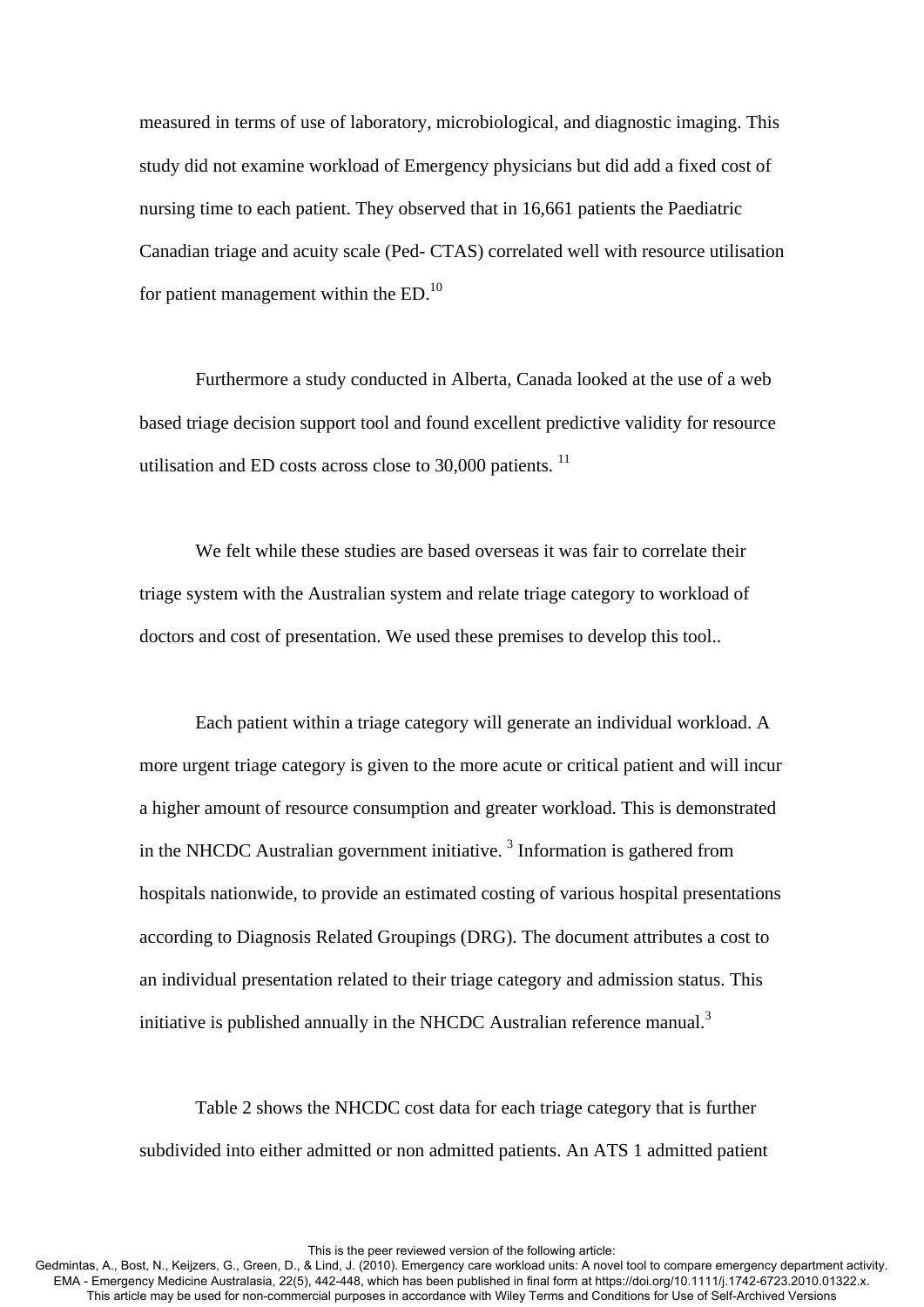equates to a \$1170 AUD cost, which is approximately six times higher than the cost

of an ATS 5 non admitted patient.

| Table 2: From NHCDC Round 12. Average cost per ED patient presentation |
|------------------------------------------------------------------------|
| across Australia (Victorian hospitals excluded)                        |

| <b>Triage category</b> | <b>Admitted vs. Discharged</b> | Average cost<br>(AUD) |
|------------------------|--------------------------------|-----------------------|
| 1                      | Admitted                       | 1170                  |
| 2                      | Admitted                       | 640                   |
| 3                      | Admitted                       | 544                   |
| 4                      | Admitted                       | 443                   |
| 5                      | Admitted                       | 241                   |
| 1                      | Discharged                     | 701                   |
| $\overline{2}$         | Discharged                     | 492                   |
| 3                      | Discharged                     | 416                   |
| 4                      | Discharged                     | 311                   |
| 5                      | Discharged                     | 184                   |
|                        | <b>DNW</b>                     | 31                    |
|                        | Total                          | \$5173                |
|                        | Average Cost/ ED patient       | \$470                 |

An admission is defined as a patient who has been assessed and managed within the ED and subsequently goes through a bed booking process to be admitted to an inpatient unit. This implies transfer (or intention to transfer) of the patient to a ward bed, under the care of an inpatient team within the hospital.<sup>12</sup> Patient discharge refers to a presentation where the emergency assessment and management process result in the patient's discharge from the ED (eg. home). Patients who die in the ED are included in the discharge data. $12$ 

Patients who do not wait for assessment by a medical officer (DNW) are defined as a presentation to an ED after the patient has undergone a registration process (acknowledgement of arrival). The triage process may have taken place, however the

This is the peer reviewed version of the following article: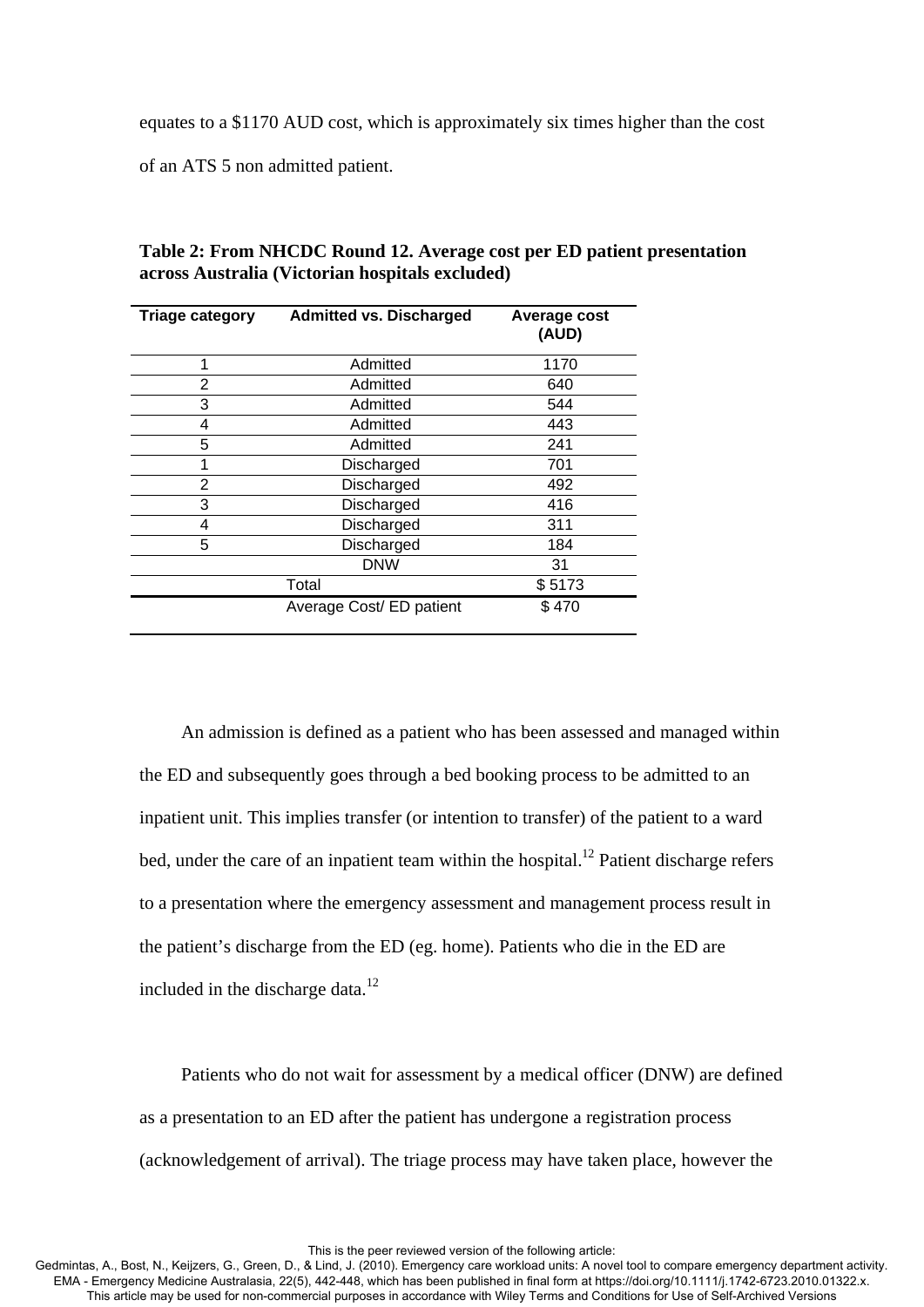patient decides to leave before further assessment and management can be undertaken. The patient's departure may not be known by ED staff.<sup>12</sup>

 The cost of a patient's presentation represent staff work time, equipment and sundry resource use related to a patient presentation to an ED. A higher cost suggests that the workload is higher for these patients as the resource consumption is greater. Table 2 shows the cost calculated of a DNW. These costs are used as an approximate measure of workload defined in Emergency Care Workload Units (ECWUs).

There are a number of steps to calculate the final ECWUs.

- 1. The cost of a DNW is subtracted from the gross cost of each of the triage categories, leading to a net cost per triage category. This cost for a DNW can be seen as an unavoidable facility cost as every patient that enters the ED undergoes a registration process and is included in the total workload. Therefore the cost of a DNW represents a fixed amount of work (and cost) each patient will generate regardless of disposition or triage category.
- 2. A cost weight ratio is then calculated. The cost weight ratio is the net triage category cost, divided by the cost of the reference category (ATS 5 – discharged). This provides the ratio of the cost of any category and the category with the lowest cost. The reference category of the discharged ATS 5 represents one (1) ECWU. (See Table 4)

Examples of calculations of ECWUs are shown in Figure 1. Figure 1 provides an example of how to calculate the ECWUs for a category 3 admitted patient.

This is the peer reviewed version of the following article: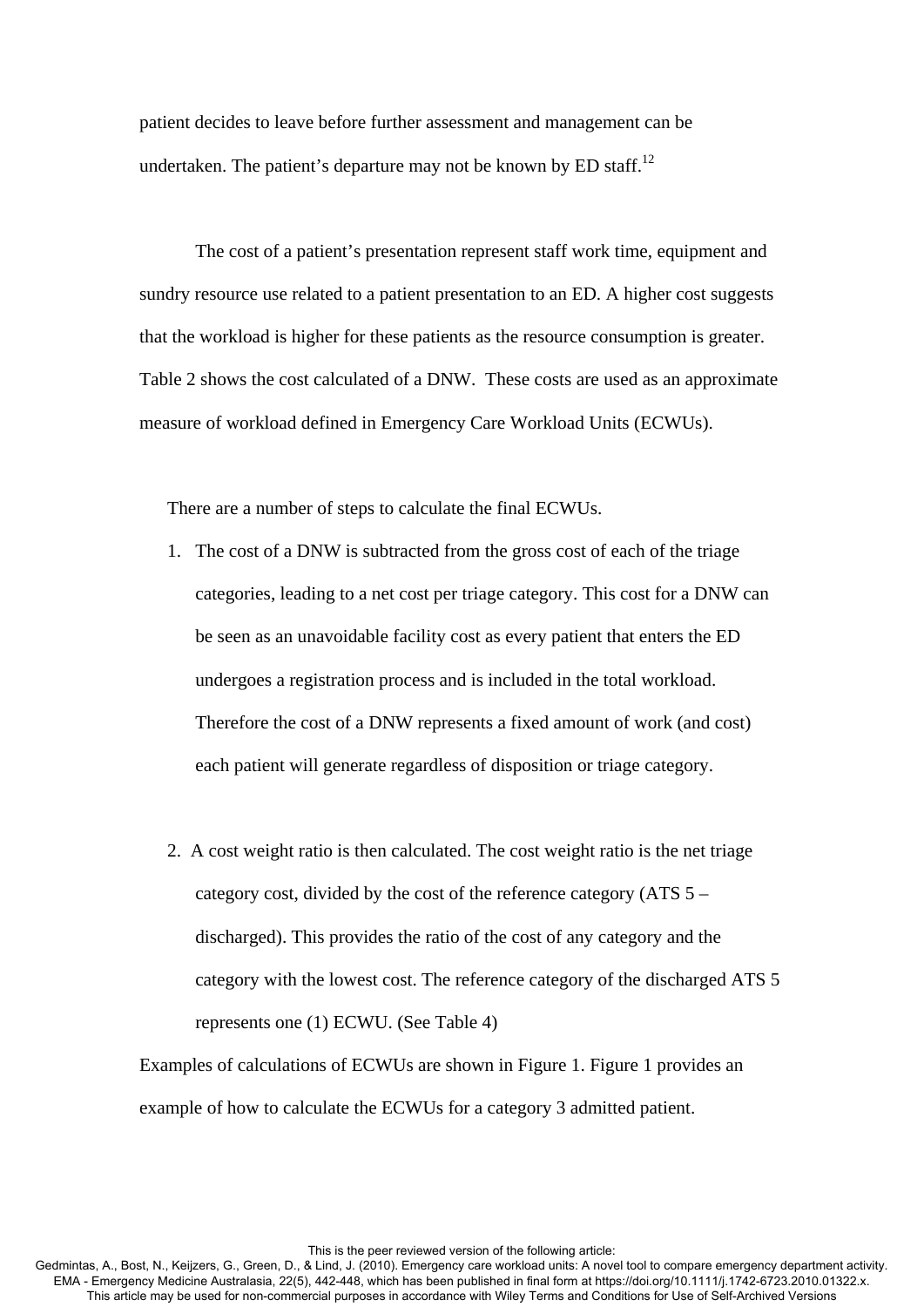Cost of Cat 3 (Admitted) - DNW cost/ Cost of Cat 5(Discharged)-DNW cost =  $x$  (ECUs)

544 AUD - 31 AUD / 184 AUD – 31 AUD = 3.35 ECUs

**Figure 1: Calculation of ECUs for a triage category 3 admitted patient**

This is the peer reviewed version of the following article: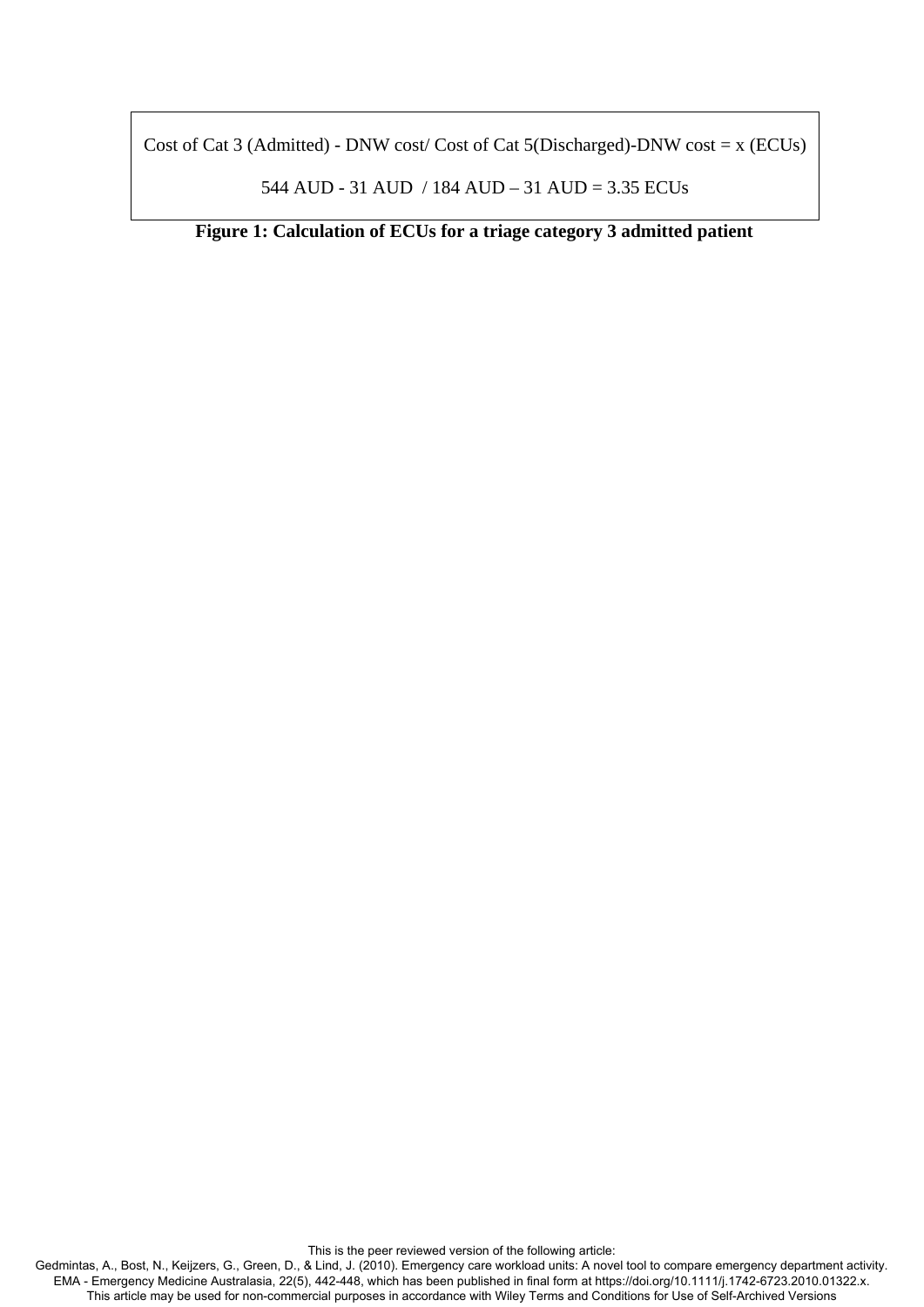Table 3 demonstrates the calculated ECWUs for all triage-disposition categories

| <b>Triage</b><br>category | <b>Admitted vs</b><br><b>Discharged</b> | <b>Average cost</b><br>(AUD) | <b>Minus DNW</b><br>(AUD) | <b>Average cost -DNW</b><br>divided by ATS 5 -<br><b>Discharged</b> |
|---------------------------|-----------------------------------------|------------------------------|---------------------------|---------------------------------------------------------------------|
|                           | Admitted                                | 1170                         | 1139                      | 7.44 ECU                                                            |
| $\overline{2}$            | Admitted                                | 640                          | 609                       | 3.98 ECU                                                            |
| 3                         | Admitted                                | 544                          | 513                       | 3.35 ECU                                                            |
| 4                         | Admitted                                | 443                          | 412                       | 2.69 ECU                                                            |
| 5                         | Admitted                                | 241                          | 210                       | 1.37 ECU                                                            |
|                           | Discharged                              | 701                          | 670                       | 4.38 ECU                                                            |
| $\overline{2}$            | Discharged                              | 492                          | 461                       | 3.01 ECU                                                            |
| 3                         | Discharged                              | 416                          | 385                       | 2.52 ECU                                                            |
| 4                         | Discharged                              | 311                          | 280                       | 1.83 ECU                                                            |
| 5                         | Discharged                              | 184                          | 153                       | 1.00 ECU                                                            |
|                           | DNW                                     | 31                           |                           |                                                                     |

**Table 3: ECWUs per Triage category and Admission status as outlined in steps 1 and 2** 

# **ATS 5 – discharged is reference group**

3. The number of annual presentations for each triage-disposition category in the

ED are multiplied by the calculated ECWU per triage-disposition category.

This leads to a total number of ECWUs for that ED, which summarises the

annual workload.

Table 4 illustrates data from one Queensland hospital calculated into ECWUs.

| Table 4: Total ECWUs over a 12 month period in one Queensland ED |  |
|------------------------------------------------------------------|--|
|------------------------------------------------------------------|--|

| <b>Triage</b><br>Category | <b>Admitted vs</b><br><b>Discharged</b> | <b>Hospital X</b><br><b>Number of</b><br>presentations<br>2008 | Average cost -<br><b>DNW</b> divided by<br><b>CAT 5 Non</b><br><b>Admitted</b> | <b>Total</b><br><b>ECUS</b> |
|---------------------------|-----------------------------------------|----------------------------------------------------------------|--------------------------------------------------------------------------------|-----------------------------|
|                           | Admitted                                | 575                                                            | 7.44                                                                           | 4281                        |
| $\overline{2}$            | Admitted                                | 4,879                                                          | 3.98                                                                           | 19420                       |
| 3                         | Admitted                                | 9,295                                                          | 3.35                                                                           | 31166                       |
| 4                         | Admitted                                | 2,191                                                          | 2.69                                                                           | 5900                        |
| 5                         | Admitted                                | 125                                                            | 1.37                                                                           | 172                         |
|                           | Discharged                              | 84                                                             | 4.38                                                                           | 368                         |
| $\overline{2}$            | Discharged                              | 3504                                                           | 3.01                                                                           | 10558                       |
| 3                         | Discharged                              | 20568                                                          | 2.52                                                                           | 51756                       |
| 4                         | Discharged                              | 17639                                                          | 1.83                                                                           | 32281                       |
| 5                         | Discharged                              | 2496                                                           | 1.00                                                                           | 2496                        |
| Total                     |                                         | 61,356                                                         |                                                                                | 158396                      |

This is the peer reviewed version of the following article: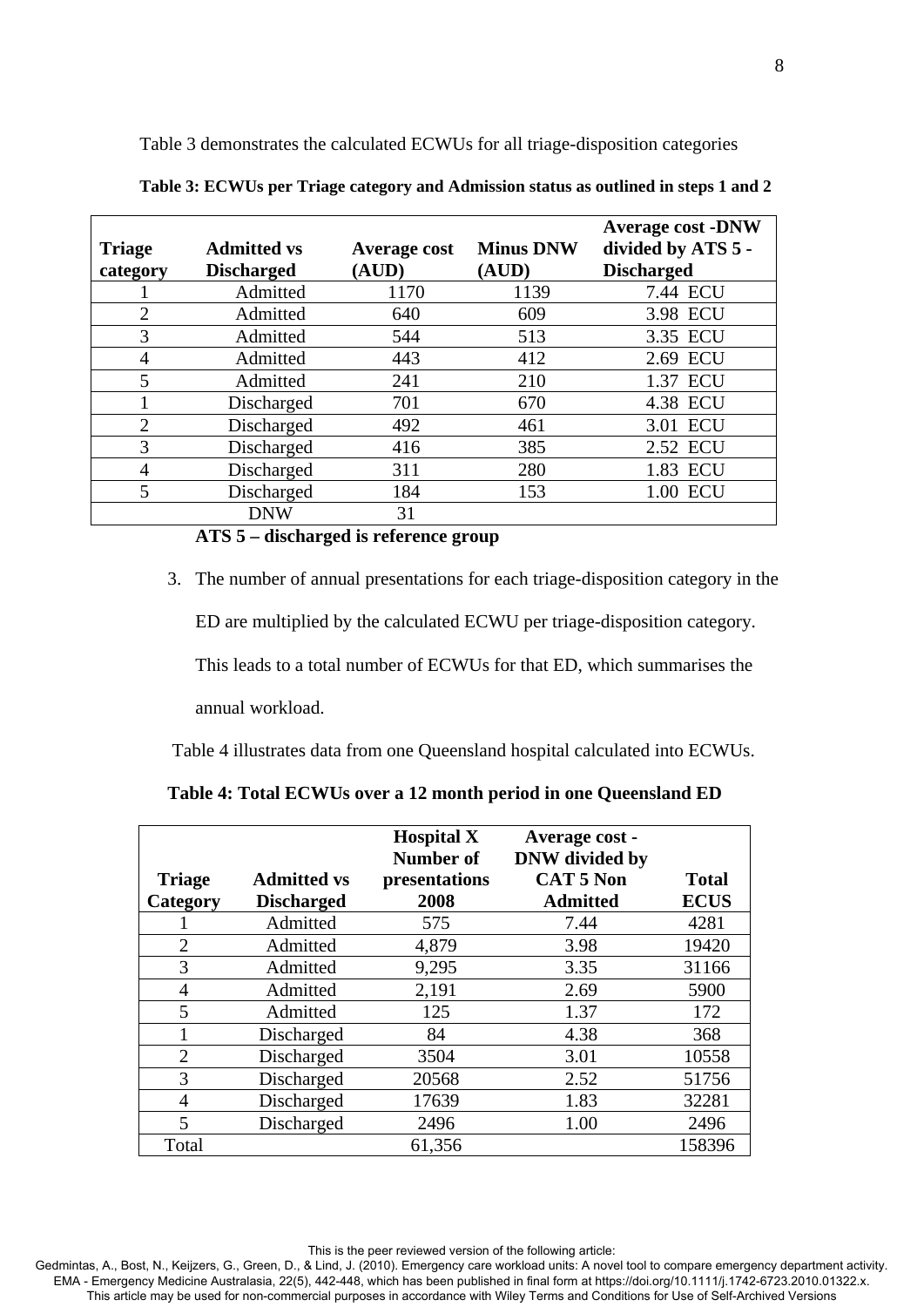## **Results**

To illustrate how EDs can be compared, we applied this tool to a selection of deidentified EDs within hospitals representing different regions and population bases in the state of Queensland. Table 5 shows the calculated total ECWUs for six EDs in 2008. It demonstrates that although ED 3 assesses a similar number of patients per year as ED 2 (34498 and 34787), the latter has a greater number of ECWUs. This number reflects the higher acuity of the patient presentations and therefore the higher workload of that ED.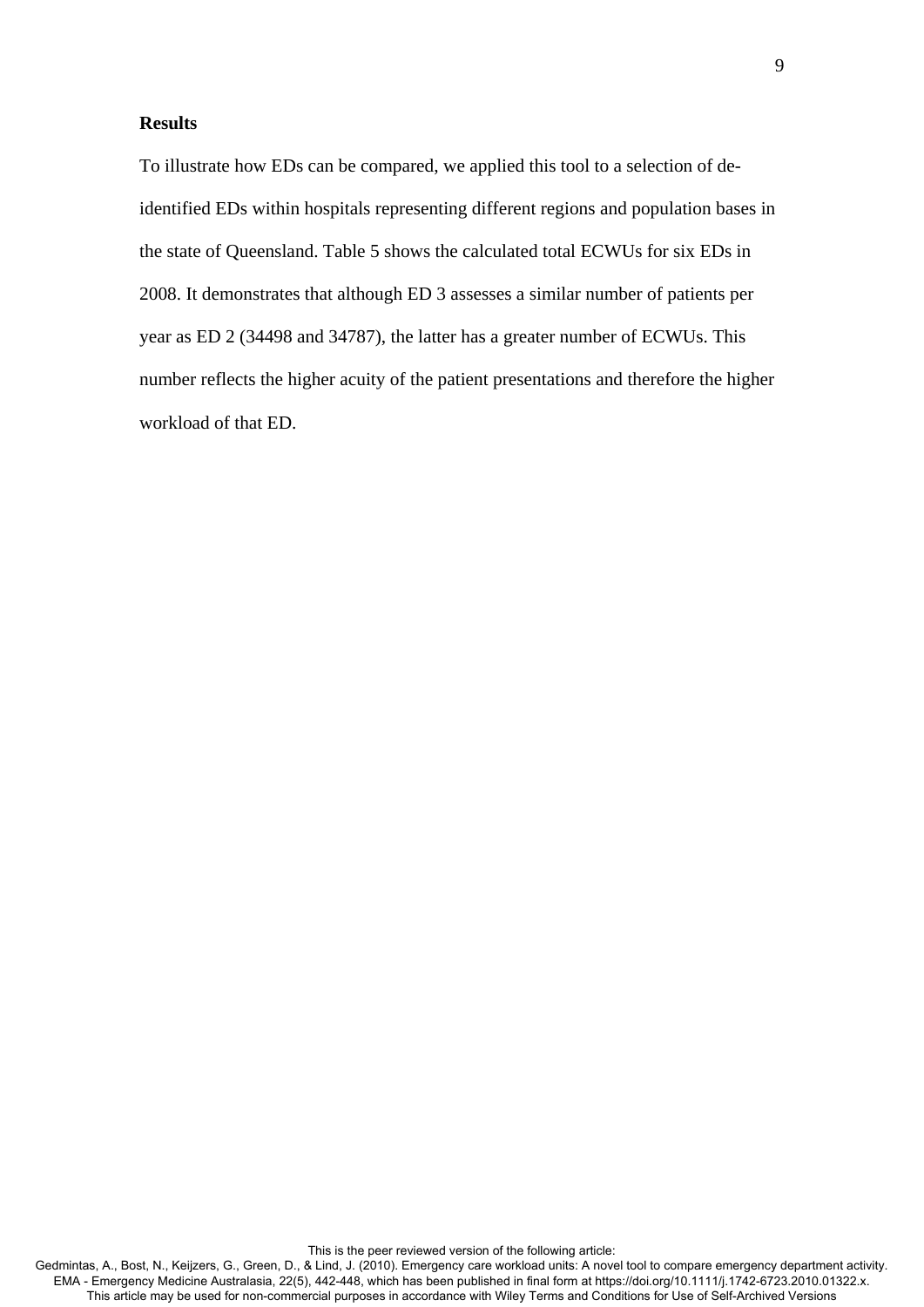|                   |                   |             |       | <b>ECU</b> |       | <b>ECU</b> |       | <b>ECU</b> |       | <b>ECU</b> |       | <b>ECU</b> |        |                |
|-------------------|-------------------|-------------|-------|------------|-------|------------|-------|------------|-------|------------|-------|------------|--------|----------------|
| <b>Triage</b>     | $Admitted(A)$ vs. |             |       | per        |       | per        |       | per        |       | per        |       | per        |        | <b>ECU</b> per |
| <b>Categories</b> | Discharged(D)     | <b>ECUs</b> | ED(1) | category   | ED(2) | category   | ED(3) | category   | ED(4) | category   | ED(5) | category   | ED(6)  | category       |
|                   | A                 | 7.4         | 21    | 156        | 30    | 223        |       | 30         | 225   | 1675       | 92    | 685        | 313    | 2330           |
| $\bigcirc$        | A                 | 3.9         | 1027  | 4088       | 1293  | 5147       | 233   | 927        | 3000  | 11941      | 2648  | 10540      | 1117   | 4446.          |
| 3                 | А                 | 3.3         | 7931  | 26592      | 7589  | 25445      | 3477  | 11658      | 13138 | 44051      | 21670 | 72658      | 4345   | 14568          |
| 4                 | А                 | 2.6         | 19903 | 53595      | 10121 | 27254      | 12188 | 32820      | 10678 | 28754      | 21304 | 57368      | 4973   | 13391          |
|                   | A                 | 1.3         | 6838  | 9385       | 1794  | 2462       | 14742 | 20234      | 2329  | 3197       | 2862  | 3928       | 20753  | 28484          |
|                   | D                 | 4.3         | 254   | 1112       | 285   | 1248       | 40    | 175        | 998   | 4370       | 358   | 1568       | l 1444 | 50114          |
| 2                 | D                 | 3.0         | 1998  | 6020       | 3588  | 10811      | 437   | 1317       | 4154  | 12516      | 2747  | 8277       | 18228  | 54922          |
| 3                 | D                 | 2.5         | 6627  | 16676      | 6915  | 17400      | 1532  | 3855       | 9678  | 24353      | 7536  | 18963      | 2318   | 5832           |
| 4                 | D                 | 1.8         | 3029  | 5543       | 2982  | 5457       | 1486  | 2719       | 1932  | 3536       | 2137  | 3911       | 8152   | 14918          |
|                   | D                 | $1.0\,$     | 212   | 212        | 190   | 190        | 359   | 359        | 123   | 123        | 108   | 108        | 269    | 269            |
| <b>Total</b>      |                   |             | 47840 | 123380     | 34787 | 95638      | 34498 | 74095      | 46255 | 34516      | 61462 | 178006     | 71912  | 189277         |

**Table 5: ECWUs calculated for 6 de-identified hospitals in Queensland** 

This is the peer reviewed version of the following article:

Gedmintas, A., Bost, N., Keijzers, G., Green, D., & Lind, J. (2010). Emergency care workload units: A novel tool to compare emergency department activity.<br>EMA - Emergency Medicine Australasia, 22(5), 442-448, which has bee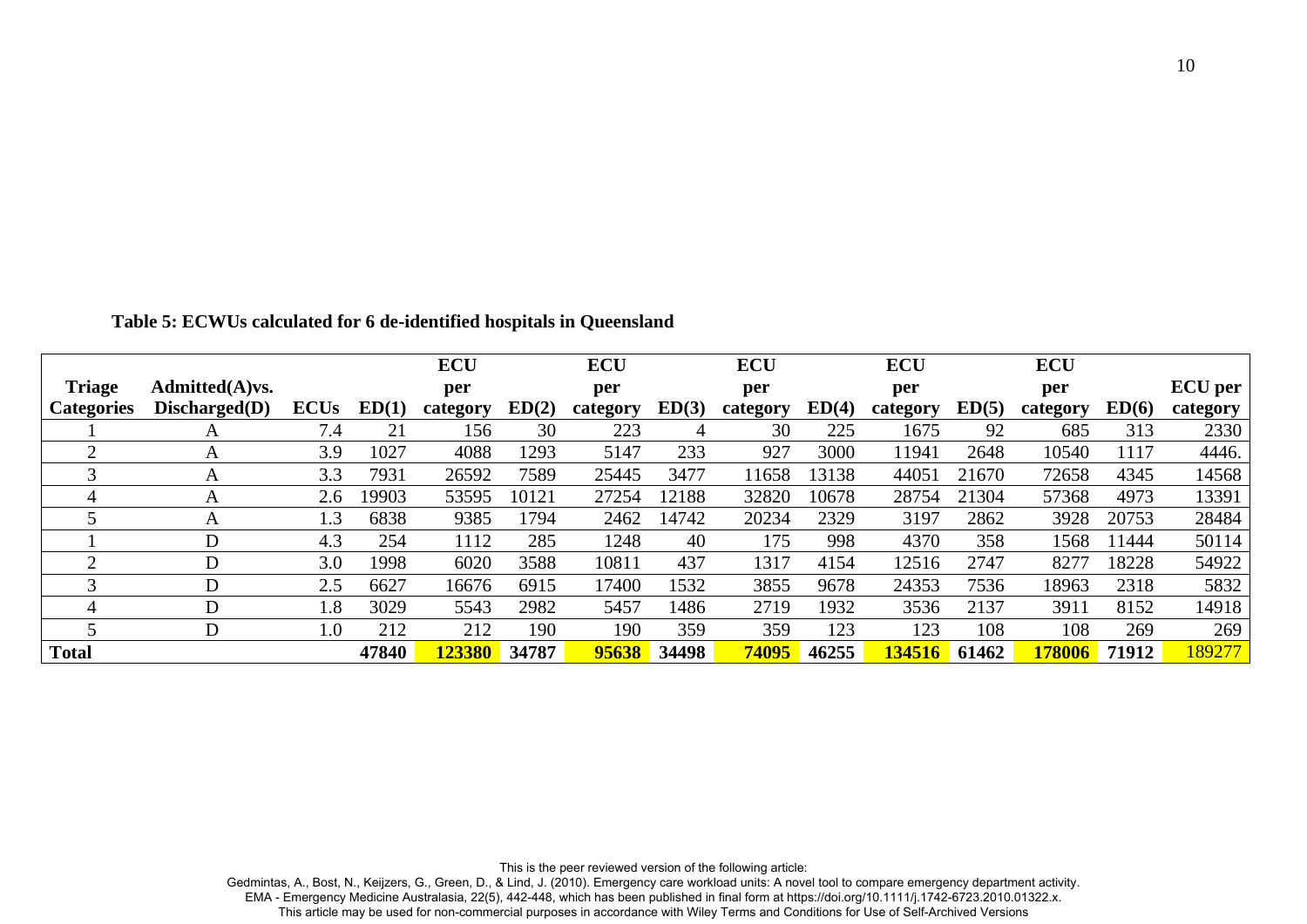In Queensland approximately 80 % of funding is determined based on historical funding, and approximately 20% is based on case mix funding using Queensland health data costings.<sup>13</sup> The historical funding data for different de-identified hospitals within Queensland are shown in table 6 together with the individually calculated ECWUs for 2008.

| Table 6: Calculated funding for the 6 de-identified Queensland hospitals in AUD |  |
|---------------------------------------------------------------------------------|--|
| per ECWU                                                                        |  |

| <b>Hospital</b>          | <b>Historical</b> | ECU's  | <b>AUD</b> per |
|--------------------------|-------------------|--------|----------------|
|                          | funding in        | (2008) | <b>ECU</b>     |
|                          | 000's AUD         |        |                |
| 1                        | 12,819,000        | 123380 | 103.89         |
| 2                        | 11,444,000        | 95638  | 119.65         |
| 3                        | 6,885,000         | 74095  | 92.92          |
| 4                        | 15,871,000        | 134516 | 117.98         |
| $\overline{\phantom{0}}$ | 18,028,000        | 178006 | 101.27         |
| 6                        | 22,865,000        | 189278 | 120.80         |

 When dividing the historical funding component by the annual ECWUs of an ED, a cost in Australian dollars (AUD) per ECWU is calculated. This equation has been applied to a selection of hospitals and the dollar amount per ECWU shown. Table 6 identifies that the ED in Hospital 3 has less resource allocation funding than Hospital 6 (92 AUD per ECWU versus 120 AUD per ECWU).

 Another proposed function for the ECWU includes estimating or allocating approximate numbers of staff required for each discipline within the ED. In Table 8 we used a hypothetical scenario using the de-identified hospitals from Table 5. The total ECWUs have been divided by the number of FACEMS (Fellows of Australasian College for Emergency Medicine) or equivalent (Senior Medical Officers) currently

This is the peer reviewed version of the following article: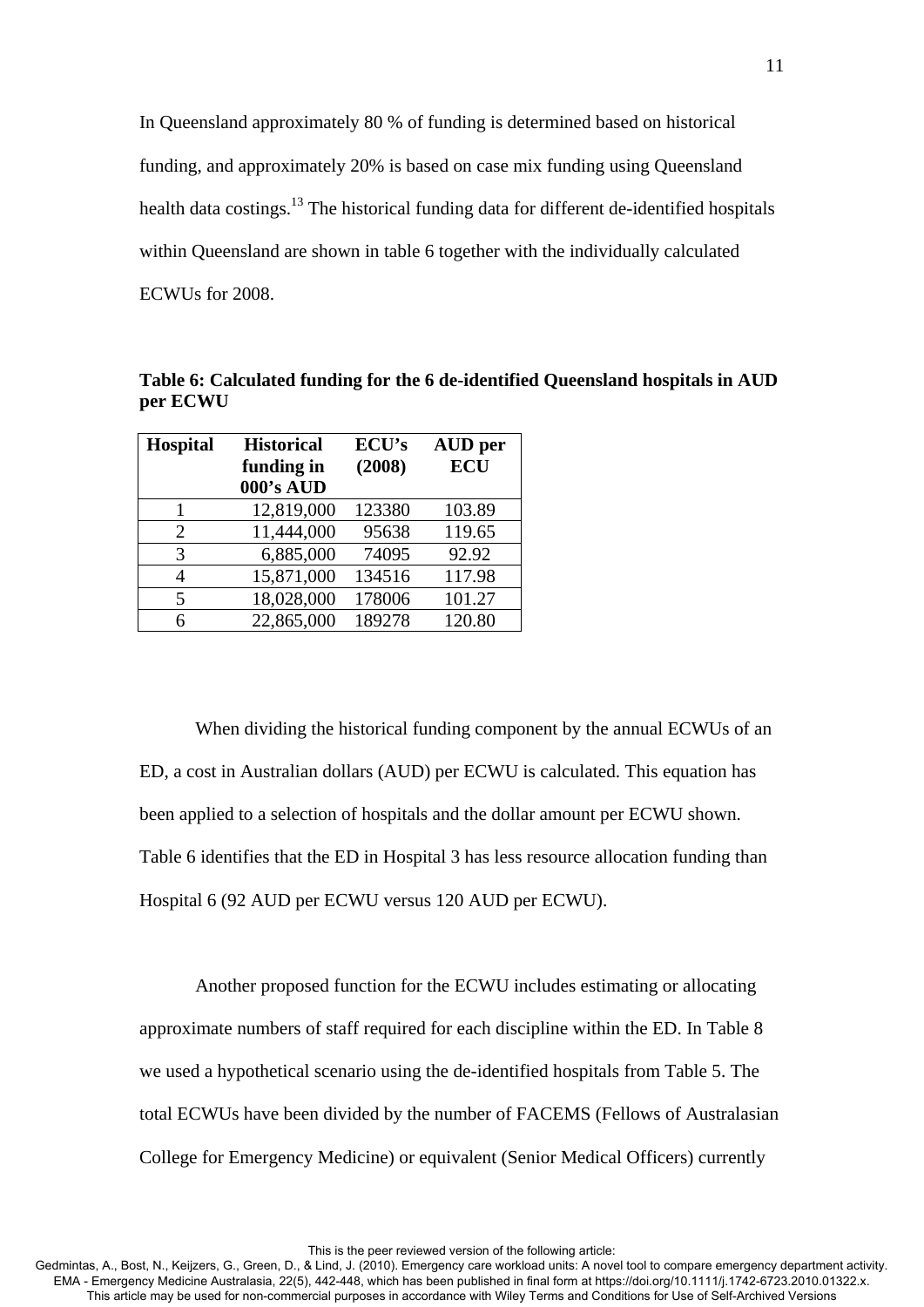employed within the department. The figure derived is the number of ECWUs per

FACEM/ SMO employed. This equates to the workload of one FACEM/ SMO within

that ED.

|           | Table 7: Number of ECWUs per FACEM/SMO in the de-identified Queensland |  |
|-----------|------------------------------------------------------------------------|--|
| hospitals |                                                                        |  |
|           |                                                                        |  |

|                 |             |                  | <b>Total</b><br><b>ECUs/FACEM-</b> |
|-----------------|-------------|------------------|------------------------------------|
| <b>Hospital</b> | <b>ECUs</b> | <b>FACEM/SMO</b> | <b>SMO</b>                         |
|                 | 123380      | 10.5             | 11750.4                            |
| 2               | 95638       | 8.5              | 11251.5                            |
|                 | 74095       |                  | 18523.7                            |
|                 | 134516      | 12.5             | 10761.3                            |
| 5               | 178006      | 7.2              | 24723.0                            |
|                 | 189278      | 17.6             | 10754.4                            |
|                 |             |                  |                                    |

This table shows that Hospital 3 has a greater number of ECWUs and therefore greater workload per FACEM/SMO than hospital 2. Hospital 5 appears to be really understaffed in comparison with the others. This above exercise can be repeated for nursing staff, allied health and administrative staff.

## **Discussion**

This paper reports the methodology and concept of a new ED workload tool using a novel unit, the ECWU. It proposes a simple method to compare ED workload and resource needs between different hospitals. As yet there are no other methods for comparing like with like within the ED work environment. We envisage that the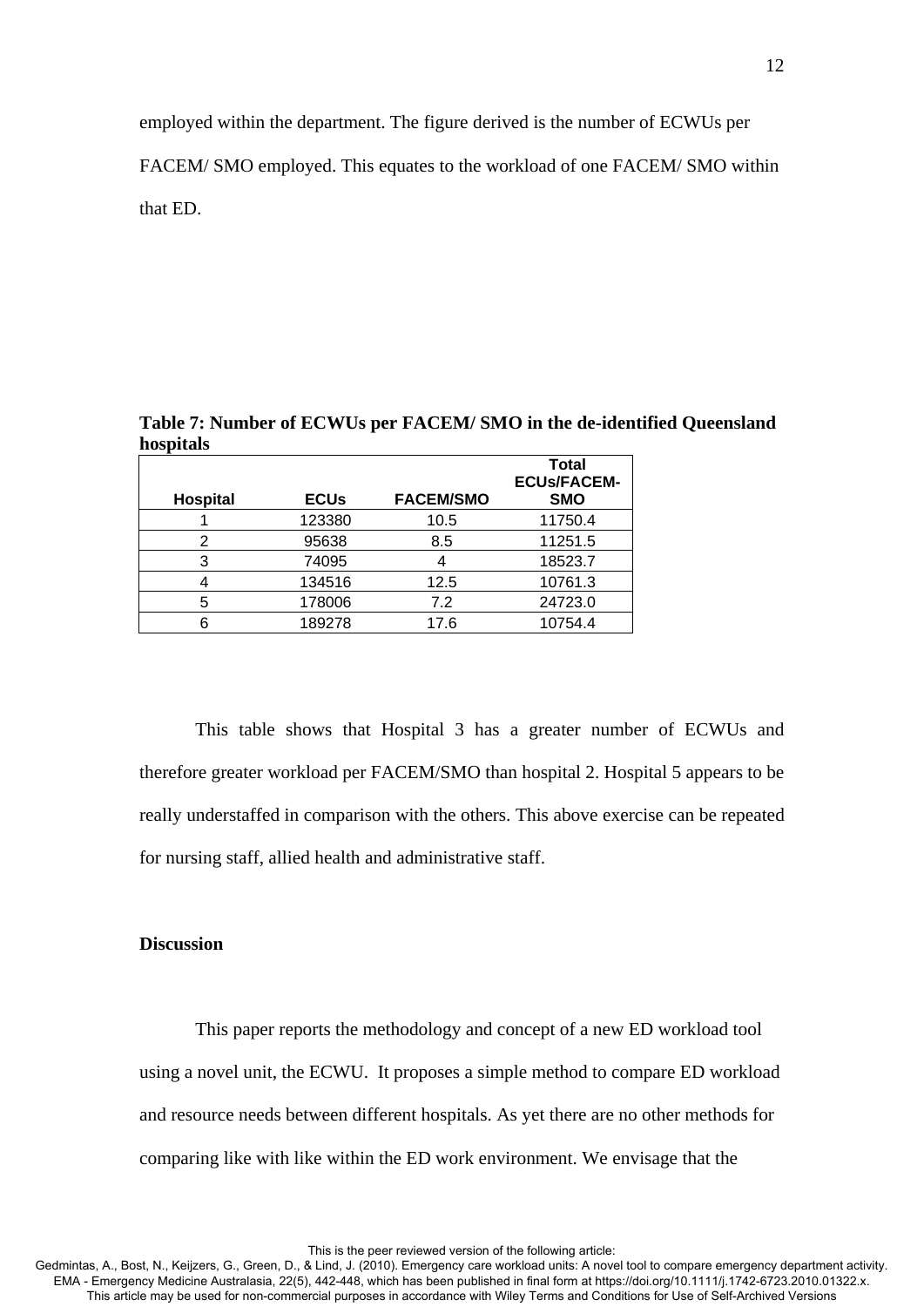ECWU tool has several potential applications in different settings and could include most of the staffing disciplines within the ED.

 While the ECU is a simple and easy to use tool, there are a number of limitations of the proposed tool. Firstly, validating this new tool will be challenging and requires the government to accept the tool as a way of informing funding and staffing allocation. In addition, should the tool be implemented by governments to influence funding of EDs, there would be a requirement to take into account projected figures for the following year's population growth and attendances within the individual triage categories. This has previously been considered in the Queensland Health Systems Review.<sup>14</sup> Secondly, there are no benchmarks for appropriate levels of staffing for emergency departments using ECUs. However this tool may assist to highlight any shortfall of staffing numbers and skill-mix in individual departments. This aspect has the potential to inform funding bodies of the need for increased funding to provide a fair and equitable distribution of resources and staffing.

 One limitation in the methodology of this proposed model is that we did not account for type of hospital or geographical location of the hospital. University teaching hospitals may require different staffing than rural or urban hospitals. Future versions of this model could involve adding a weighting to certain types of hospital to reflect the need for increased cost relating to the teaching hospital environment. Furthermore, some remote hospitals are mainly staffed by GPs. They do not operate on a triage system due to the low numbers of presentations. They also require a certain amount of resource allocation in order to function regardless of their low presentation rates.

This is the peer reviewed version of the following article: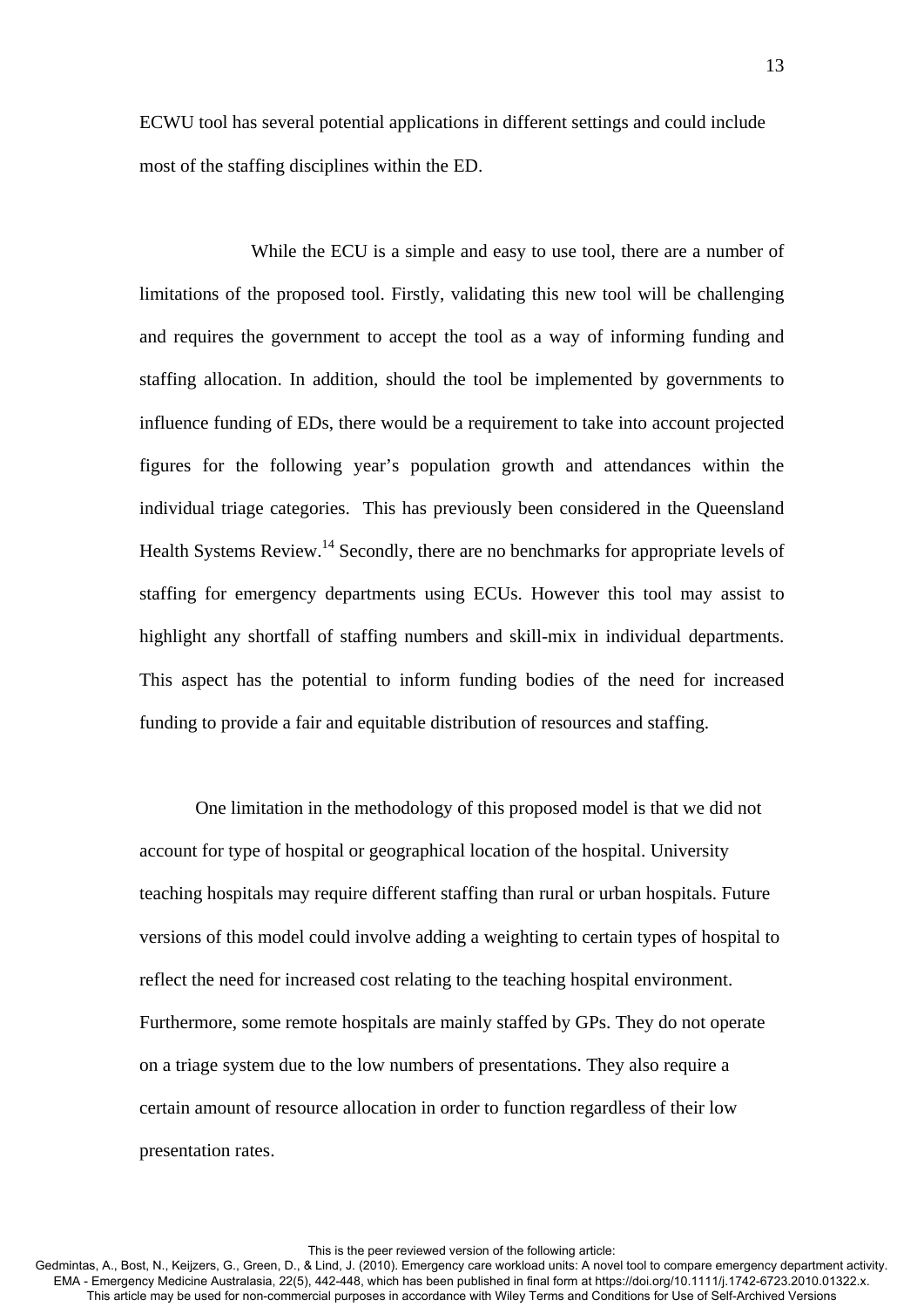It is also worth noting that costs per triage category also vary across each state most likely related to differing staffing pay scales and costs of equipment. This could be accounted for in the model by using state figures when calculating ECWU's .

While access-block is known to impact on the workload of a department<sup>15</sup> it was also not taken into account by this tool. These parameters may be included in a more detailed future version of the tool.

 Other impacts on workload not included within the ECWU tool were the hospital EDs' use of short stay units or emergency medical units. These units can create an increased workload for the ED but are not standard across all EDs. Short stay units will increase the length of stay in an ED and increase the staffing requirements across all disciplines. Calculations involving whether a patient is still currently an ED patient or a hospital patient when admitted to these units and their funding strategies vary considerably across each institution. This component may need to be taken into account separately when considering funding and staffing allocation. It will be necessary to further explore this matter in future revisions of this model.

Retrieval or transfer of patients may also impact on the workload of an ED. Some departments may need to dispatch staff to transfer patients to another hospital or from an accident scene. This activity increases overall workload in the ED.

This is the peer reviewed version of the following article: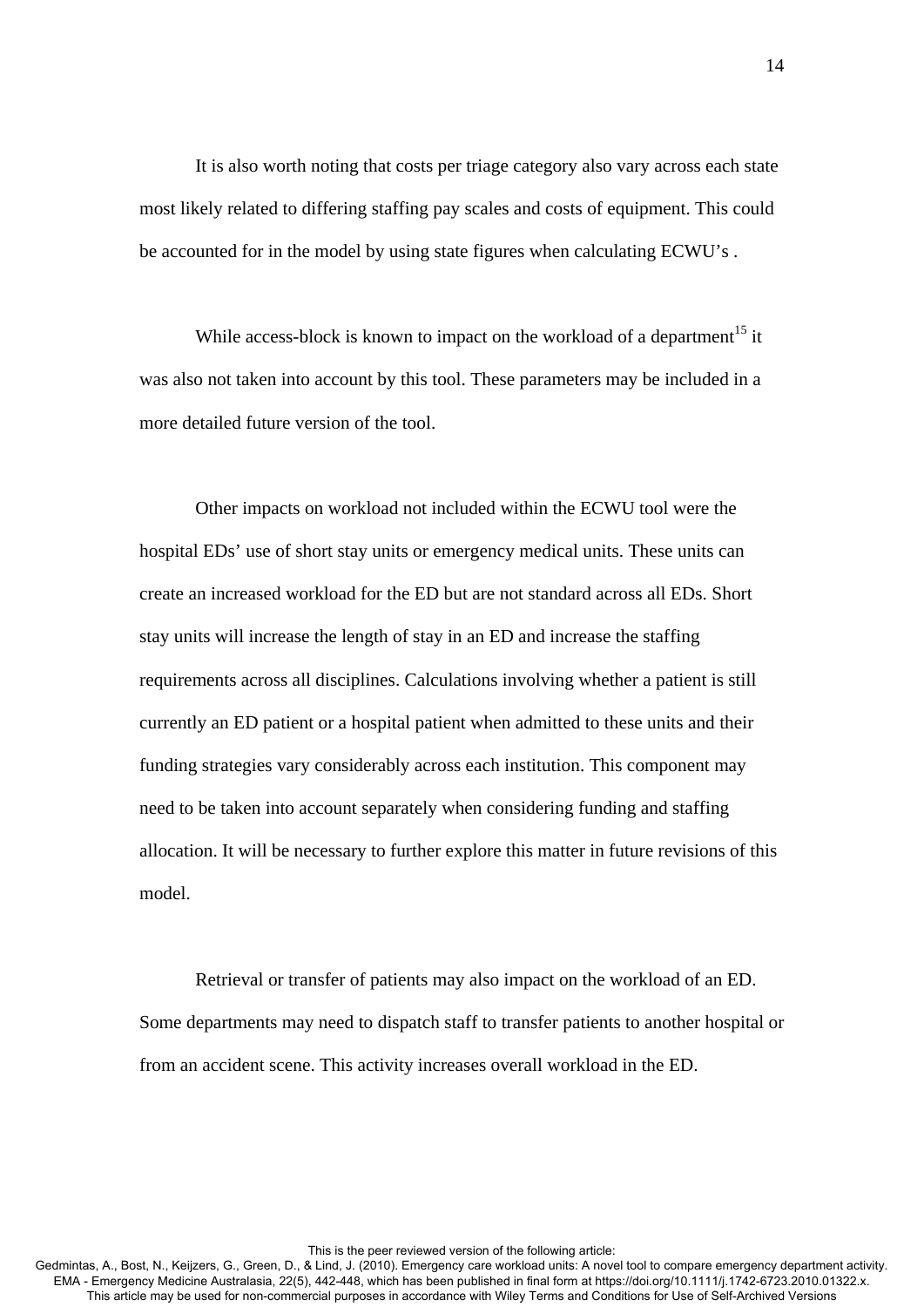Lastly, we could not control for individual hospital practice in allocating triage scores. Definitions of the admitted patient may vary across different EDs, and this may impact triage category presentation numbers. It is assumed that any discrepancy in ATS between hospitals will be partly compensated by disposition status in the ECWU tool. If an ED 'over-triages', the admission rate for this ATS will be lower compared to the state or national average, and if a department 'under-triages', a higher than average admission rate is expected. However, despite this there exists an opportunity for Emergency departments to over triage in an effort to improve their budgets or staffing allocation.

## **Conclusion**

The ECWU is a workload calculation tool that may be useful for ED staffing and resource allocation. It has the potential to be developed further to allow for other factors that impact on ED workload such as access block, observation units and other ancillary services that an ED may provide.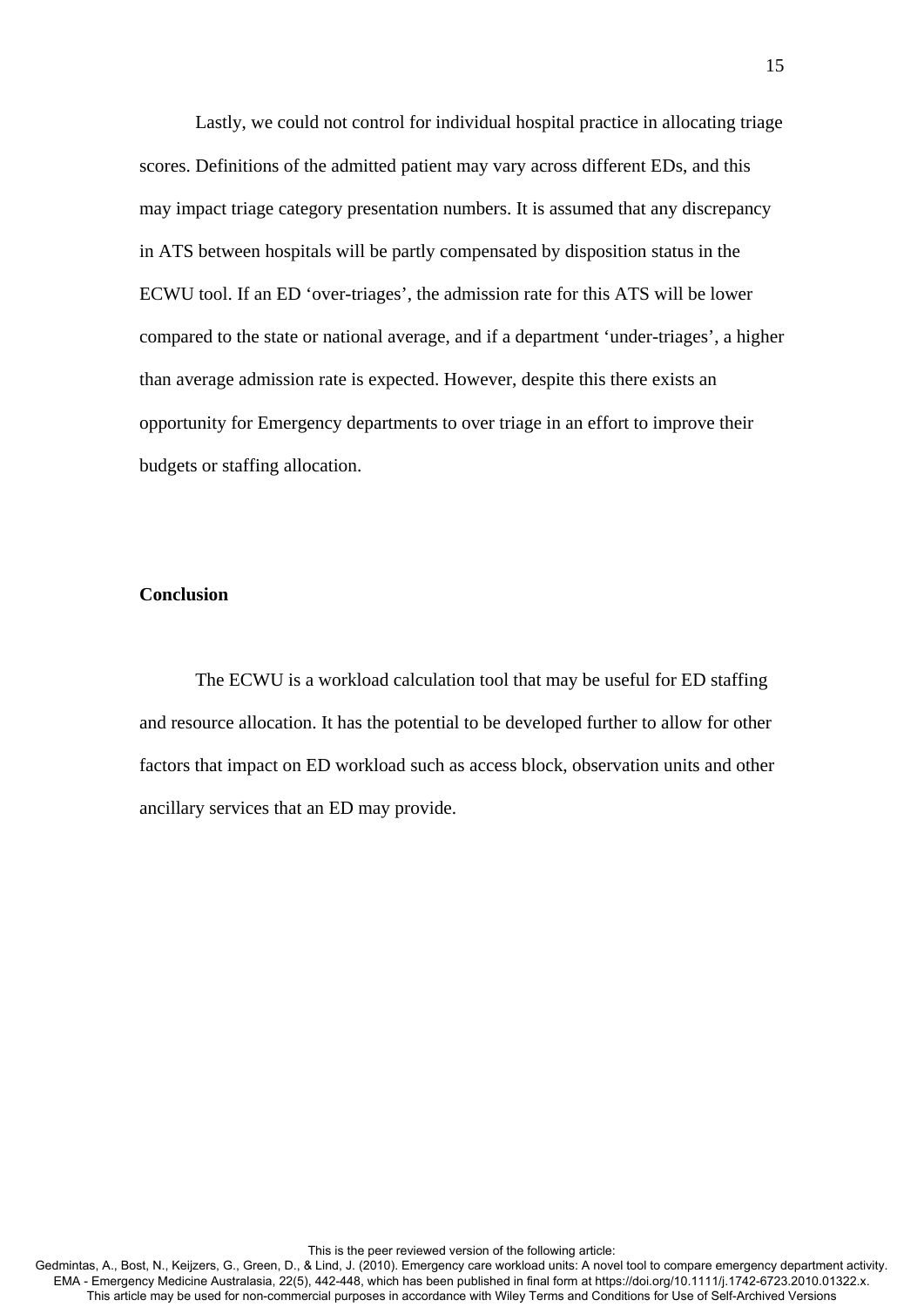### **References**

- 1. Duffield C, Conlon L, Kelly M, Catling-Paull C, Stasa H. The emergency department nursing workforce: Local solutions for local issues. *Int. Emerg. Nurs*. 2009, doi:10.1016/j.ienj.2009.10.003.
- 2. Australasian College for Emergency Medicine. The Australasian triage scale. *Emerg. Med*. 2002; **14**: 335–36.
- 3. Department of Health and Ageing. *National Hospital Cost Data Collection. Cost Report Round 12 (2007-2008)*.

 Available from URL: http://www.health.gov.au/casemix [Accessed September 2009].

- 4. Fitzgerald GJ. The National Triage Scale. *Emerg.Med.*1996; **8**: 205-06.
- 5. Fullam C. Acuity-based ED nurse staffing: a successful 5-year experience.  *J. Emerg. Nurs*. 2002; **28**: 138-40.
- 6. Korn R, Mansfield M. ED overcrowding: An assessment tool to monitor ED registered nurse workload that accounts for admitted patients residing in the emergency department. *J. Emerg. Nurs*. 2008:34-5.
- 7. Beveridge R, Clarke B, Janes L, et al. Canadian emergency department triage and acuity scale: implementation guidelines. *Can J Emerg Med* 1999;1(3 Suppl).
- 8. Murray M, Bullard M, Grafstien E, CTAS and CEDIS National Working Groups. Revisions to the Canadian emergency department triage and acuity scale implementation guidelines. *Can J Emerg Med* 2004;6(6):1.
- 9. Anderson CK, Zaric GS, Dreyer JF, Carter MW, McLeod SL. Physician workload and the Canadian Emergency Department Triage and Acuity Scale: the